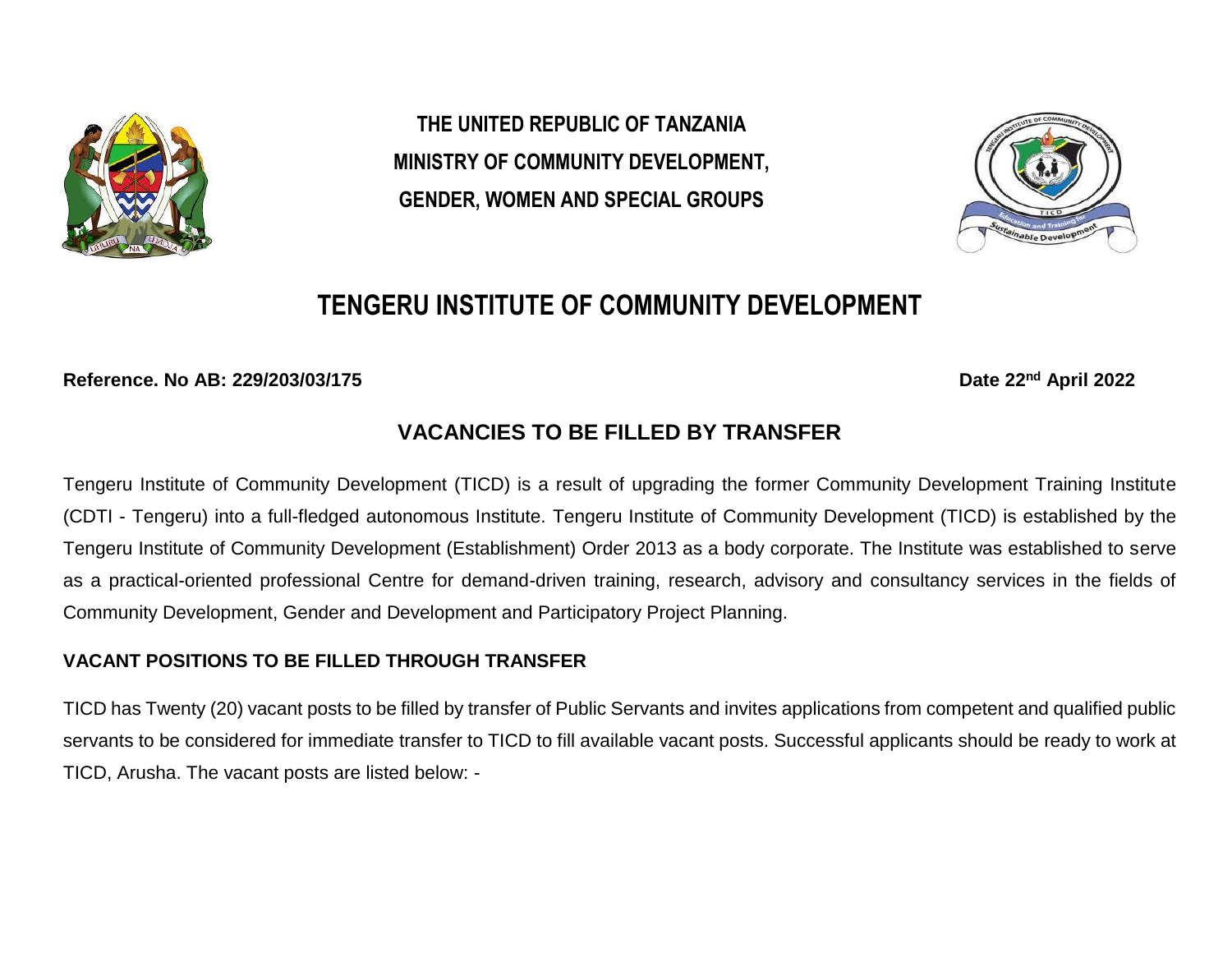| S/N | <b>POSITION</b>                                | NO. OF<br><b>POSTS</b> | <b>QUALIFICATIONS</b>                                                                                                                                                                                                                                       | <b>JOB DESCRIPTION</b>                                                                                                                                                                                                                                                                                                                                                                                                                                                                                                                                                                                                                                                                                 |
|-----|------------------------------------------------|------------------------|-------------------------------------------------------------------------------------------------------------------------------------------------------------------------------------------------------------------------------------------------------------|--------------------------------------------------------------------------------------------------------------------------------------------------------------------------------------------------------------------------------------------------------------------------------------------------------------------------------------------------------------------------------------------------------------------------------------------------------------------------------------------------------------------------------------------------------------------------------------------------------------------------------------------------------------------------------------------------------|
| 1   | <b>LECTURER</b><br>(COMMUNITY)<br>DEVELOPMENT) | $\overline{2}$         | Master Degree with GPA<br>of 3.8 and Bachelor<br>Degree with GPA of 3.5<br>in the following fields;<br>Development studies,<br>Community<br>Development, Gender<br>and Development,<br>Sociology or other related<br>fields. Applicant must<br>possess PhD. | Teaches up to NTA level 8 for Master's Degree holders<br>a)<br>and up to NTA level 9 for PhD holders;<br>Guides and supervises students in building up their<br>b)<br>practical and research projects;<br>Prepares learning resources and design training<br>$\mathsf{C}$<br>exercises for students;<br>Conducts consultancy and community services;<br>d)<br>Developing and reviewing curriculum;<br>e)<br>f<br>Undertakes individual research and participates in<br>scientific/academic congregations;<br>Prepares teaching manuals, simulations and case<br>g)<br>studies for training;<br>Coaches junior teaching staff; and<br>h)<br>i)<br>Performs any other duties as assigned by supervisors. |
| 2.  | <b>LECTURER</b><br>(PROJECT                    |                        | Master Degree with GPA<br>of 3.8 and Bachelor<br>Degree with GPA of 3.5                                                                                                                                                                                     | a) Teaches up to NTA level 8 for Master's Degree holders<br>and up to NTA level 9 for PhD holders;                                                                                                                                                                                                                                                                                                                                                                                                                                                                                                                                                                                                     |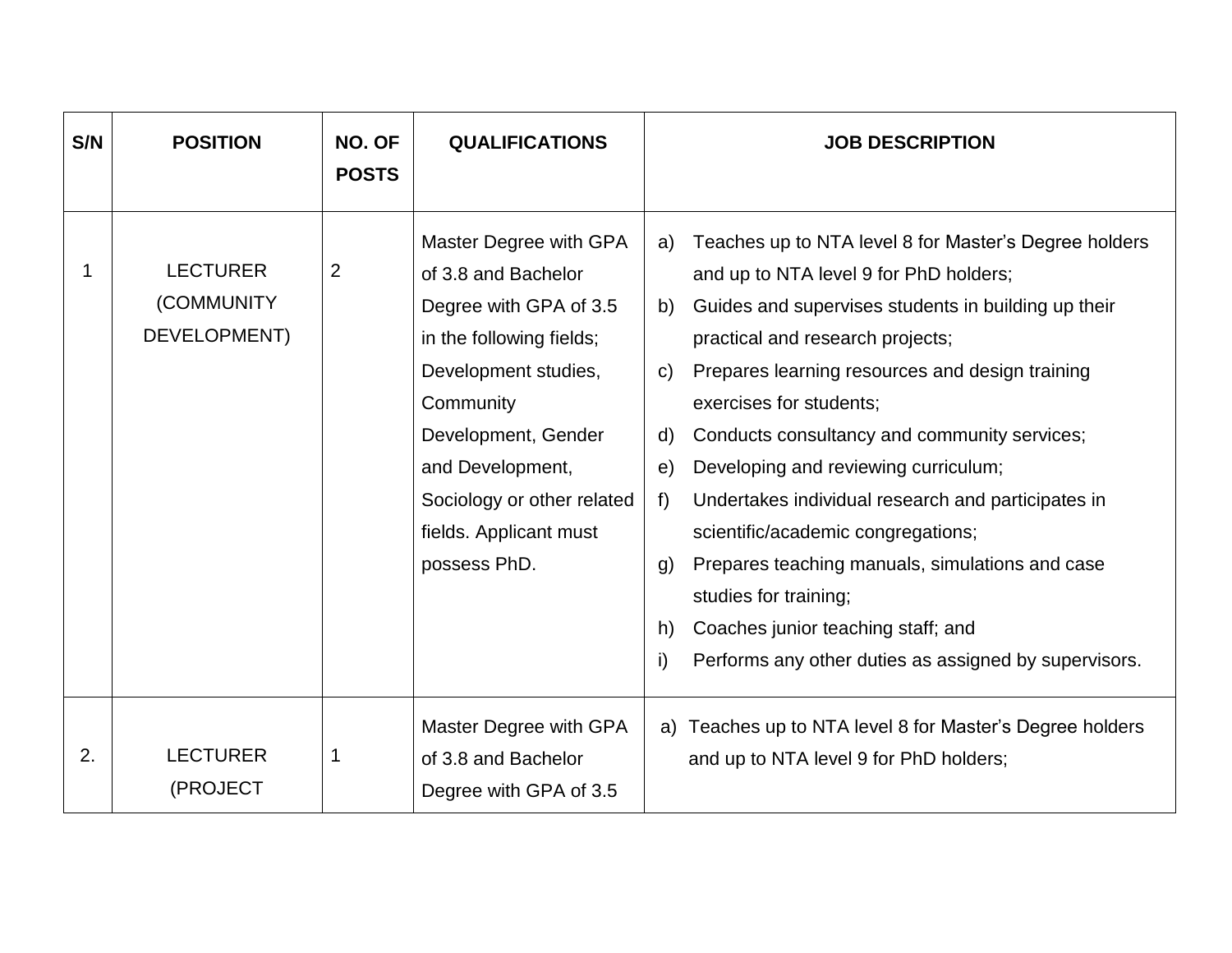|    | <b>PLANNING AND</b>     |   | in the following fields;     |                | b) Guides and supervises students in building up their  |
|----|-------------------------|---|------------------------------|----------------|---------------------------------------------------------|
|    | <b>MANAGEMENT)</b>      |   | Project Planning and         |                | practical and research projects;                        |
|    |                         |   | Management,                  | C)             | Prepares learning resources and design training         |
|    |                         |   | <b>Participatory Project</b> |                | exercises for students;                                 |
|    |                         |   | Planning, Monitoring and     |                | d) Conducts consultancy and community services;         |
|    |                         |   | Evaluation or other          | e)             | Developing and reviewing curriculum;                    |
|    |                         |   | related fields. Applicant    | f)             | Undertakes individual research and participates in      |
|    |                         |   | must possess PhD.            |                | scientific/academic congregations;                      |
|    |                         |   |                              | (g             | Prepares teaching manuals, simulations and case studies |
|    |                         |   |                              |                | for training;                                           |
|    |                         |   |                              | h)             | Coaches junior teaching staff; and                      |
|    |                         |   |                              | i)             | Performs any other duties as assigned by supervisors.   |
|    |                         |   | <b>Holder of Master's</b>    |                | a) Teaches up to NTA level 8 (Bachelor's Degree);       |
| 3. | <b>ASSISTANT</b>        | 1 | Degree in Social Work or     |                | b) Prepares learning resources for tutorial exercises;  |
|    | <b>LECTURER (SOCIAL</b> |   | any other qualifications     |                | c) Conducts research, seminars and case studies;        |
|    | WORK)                   |   | from recognized              | d)             | Carries out consultancy and community services under    |
|    |                         |   | institution with GPA of 3.8  |                | supervision;                                            |
|    |                         |   | and Bachelor Degree in       |                | e) Supervises students project;                         |
|    |                         |   | Social Work with a GPA       | f)             | Prepares teaching manual; and                           |
|    |                         |   | of 3.5                       | $\mathfrak{g}$ | Performs any other duties as assigned by supervisor.    |
|    |                         |   |                              |                |                                                         |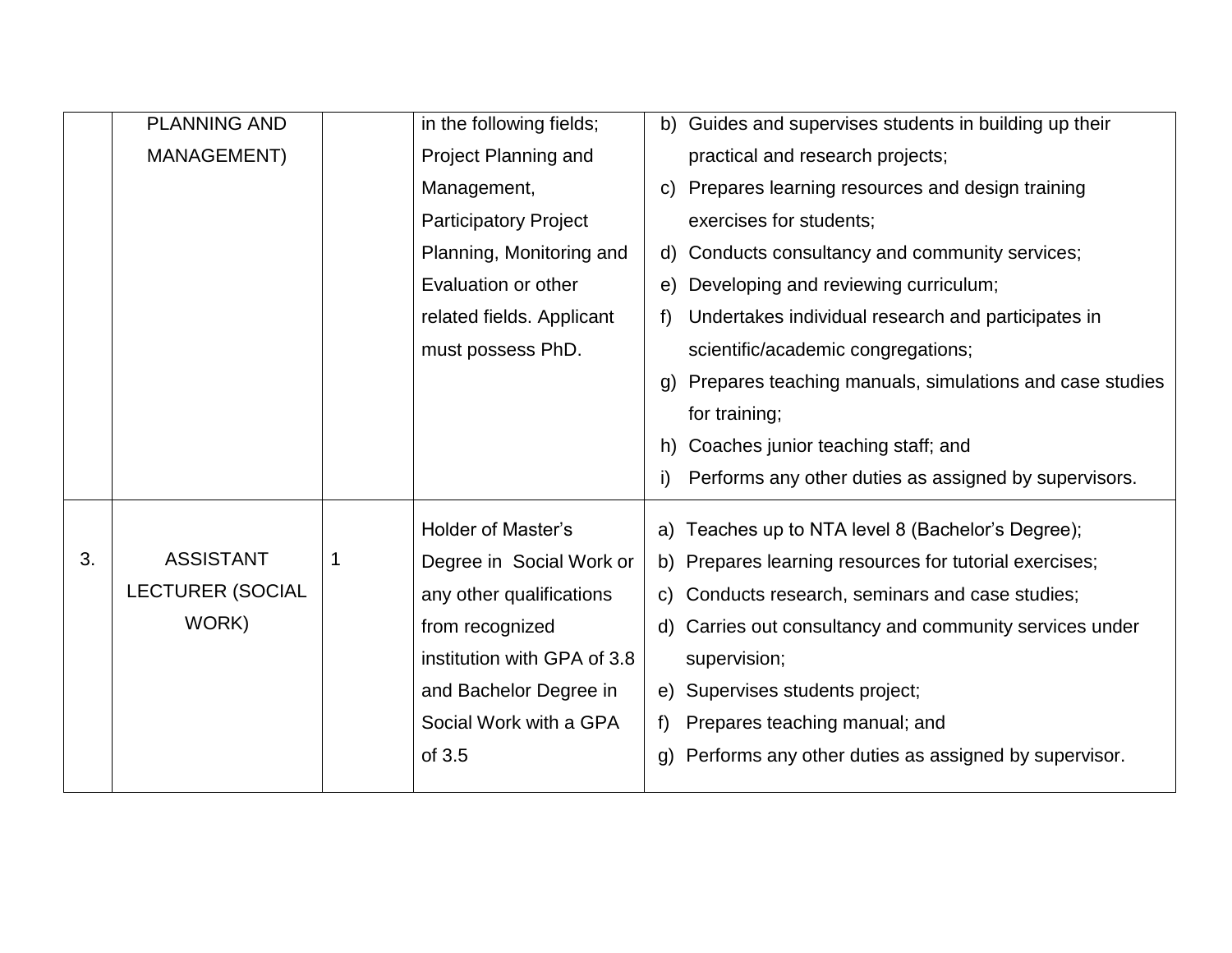| $\overline{4}$ . | <b>ASSISTANT</b><br><b>LECTURER</b><br>(PROJECT<br><b>PLANNING</b><br>MANAGEMENT)         | 1 | <b>Holder of Master Degree</b><br>with GPA of 3.8 and<br><b>Bachelor Degree with</b><br>GPA of 3.5 in the<br>following fields; Project<br>Planning Management,<br>Project Management and<br>other related fields.                                             | a) Teaches up to NTA level 8 (Bachelor's Degree);<br>b) Prepares learning resources for tutorial exercises;<br>Conducts research, seminars and case studies;<br>C)<br>d) Carries out consultancy and community services under<br>supervision;<br>Supervises students project;<br>e)<br>Prepares teaching manual; and<br>$f$ )<br>Performs any other duties as assigned by supervisor.<br>g)             |
|------------------|-------------------------------------------------------------------------------------------|---|---------------------------------------------------------------------------------------------------------------------------------------------------------------------------------------------------------------------------------------------------------------|---------------------------------------------------------------------------------------------------------------------------------------------------------------------------------------------------------------------------------------------------------------------------------------------------------------------------------------------------------------------------------------------------------|
| 5.               | <b>ASSISTANT</b><br><b>LECTURER</b><br>(PROCUREMENT<br><b>AND SUPPLIES</b><br>MANAGEMENT) |   | Holder of Master Degree<br>with GPA of 3.8 and<br>Degree<br><b>Bachelor</b><br>with<br>GPA of 3.5 in the following<br>fields; Procurement and<br>Logistics<br>Management,<br>Procurement<br>and<br><b>Supplies</b><br>Management<br>and other related fields. | h) Teaches up to NTA level 8 (Bachelor's Degree);<br>Prepares learning resources for tutorial exercises;<br>i)<br>Conducts research, seminars and case studies;<br>$\mathbf{j}$<br>Carries out consultancy and community services under<br>k)<br>supervision;<br>Supervises students project;<br>$\vert$<br>m) Prepares teaching manual; and<br>n) Performs any other duties as assigned by supervisor. |
| 6.               | <b>ASSISTANT</b><br><b>LECTURER</b>                                                       | 1 | <b>Holder of Master Degree</b><br>with GPA of 3.8 and<br><b>Bachelor Degree with</b>                                                                                                                                                                          | a) Teaches up to NTA level 8 (Bachelor's Degree);<br>b) Prepares learning resources for tutorial exercises;<br>c) Conducts research, seminars and case studies;                                                                                                                                                                                                                                         |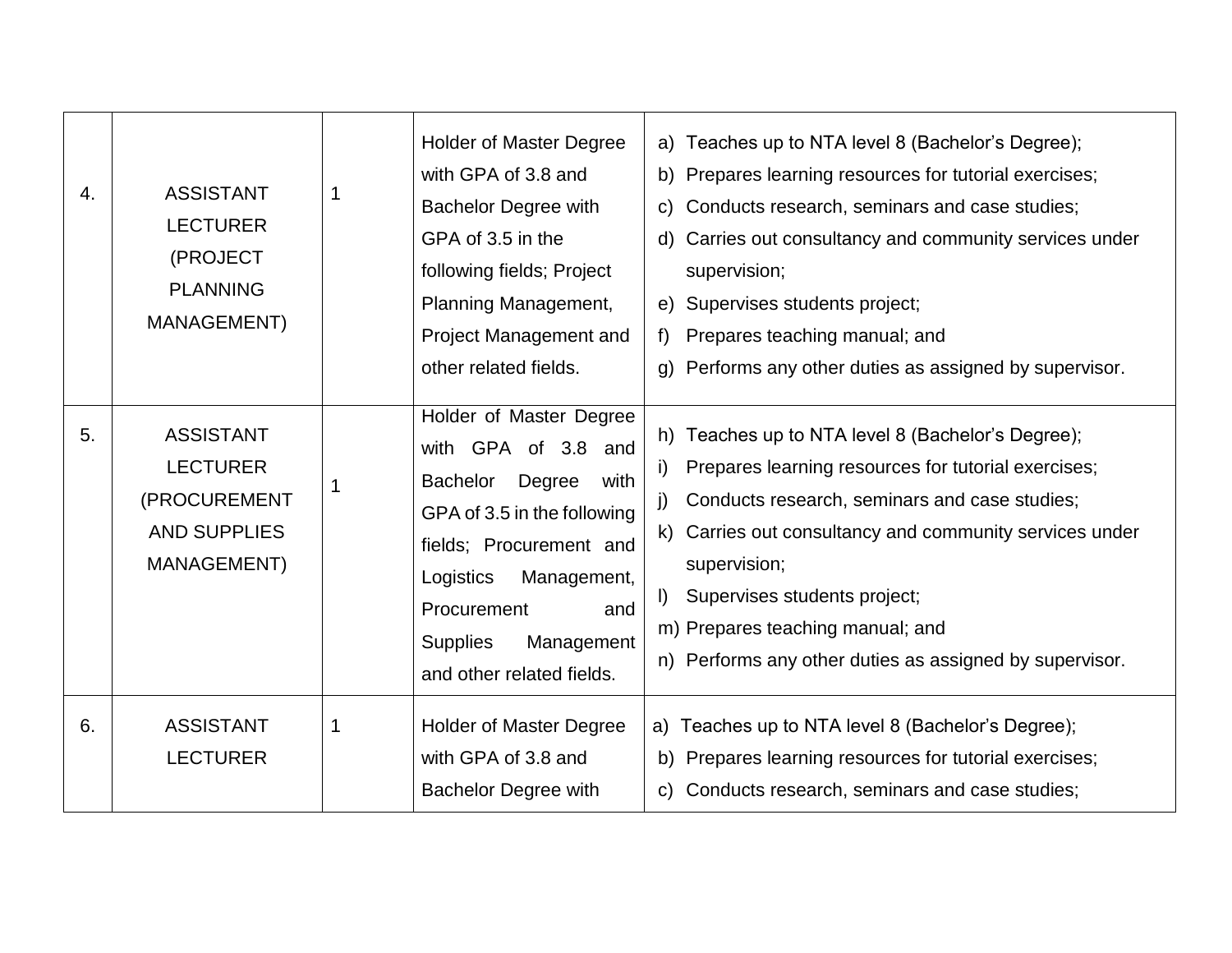|    | (DEVELOPMENT                                                      |             | GPA of 3.5 in the                                                                                                                                                                                                | d) Carries out consultancy and community services under                                                                                                                                                                                                                                                                                                                           |
|----|-------------------------------------------------------------------|-------------|------------------------------------------------------------------------------------------------------------------------------------------------------------------------------------------------------------------|-----------------------------------------------------------------------------------------------------------------------------------------------------------------------------------------------------------------------------------------------------------------------------------------------------------------------------------------------------------------------------------|
|    | POLICY)                                                           |             | following fields;                                                                                                                                                                                                | supervision;                                                                                                                                                                                                                                                                                                                                                                      |
|    |                                                                   |             | Development Policy,                                                                                                                                                                                              | Supervises students project;<br>e)                                                                                                                                                                                                                                                                                                                                                |
|    |                                                                   |             | Economic Policy and                                                                                                                                                                                              | Prepares teaching manual; and<br>f                                                                                                                                                                                                                                                                                                                                                |
|    |                                                                   |             | Planning, Research and                                                                                                                                                                                           | Performs any other duties as assigned by supervisor.<br>g)                                                                                                                                                                                                                                                                                                                        |
|    |                                                                   |             | Public Policy,                                                                                                                                                                                                   |                                                                                                                                                                                                                                                                                                                                                                                   |
|    |                                                                   |             | Development Studies and                                                                                                                                                                                          |                                                                                                                                                                                                                                                                                                                                                                                   |
|    |                                                                   |             | other related fields.                                                                                                                                                                                            |                                                                                                                                                                                                                                                                                                                                                                                   |
| 7. | <b>ASSISTANT</b><br><b>LECTURER (GENDER</b><br>AND DEVELOPMENT)   | $\mathbf 1$ | Holder of Master Degree<br>with GPA of 3.8 and<br><b>Bachelor</b><br>Degree<br>with<br>GPA of 3.5 in the following<br>fields;<br>Gender<br>and<br>Development,<br>Gender<br>Studies and other related<br>fields. | a) Teaches up to NTA level 8 (Bachelor's Degree);<br>b) Prepares learning resources for tutorial exercises;<br>Conducts research, seminars and case studies;<br>C)<br>d) Carries out consultancy and community services under<br>supervision;<br>Supervises students project;<br>e)<br>Prepares teaching manual; and<br>f<br>Performs any other duties as assigned by supervisor. |
| 8. | <b>ASSISTANT</b><br><b>LECTURER</b><br>(COMMUNITY<br>DEVELOPMENT) | $\mathbf 1$ | Holder of Master Degree<br>with GPA of 3.8 and<br>Degree<br><b>Bachelor</b><br>with<br>GPA of 3.5 in the following<br>Community<br>fields;                                                                       | Teaches up to NTA level 8 (Bachelor's Degree);<br>a)<br>b) Prepares learning resources for tutorial exercises;<br>c) Conducts research, seminars and case studies;                                                                                                                                                                                                                |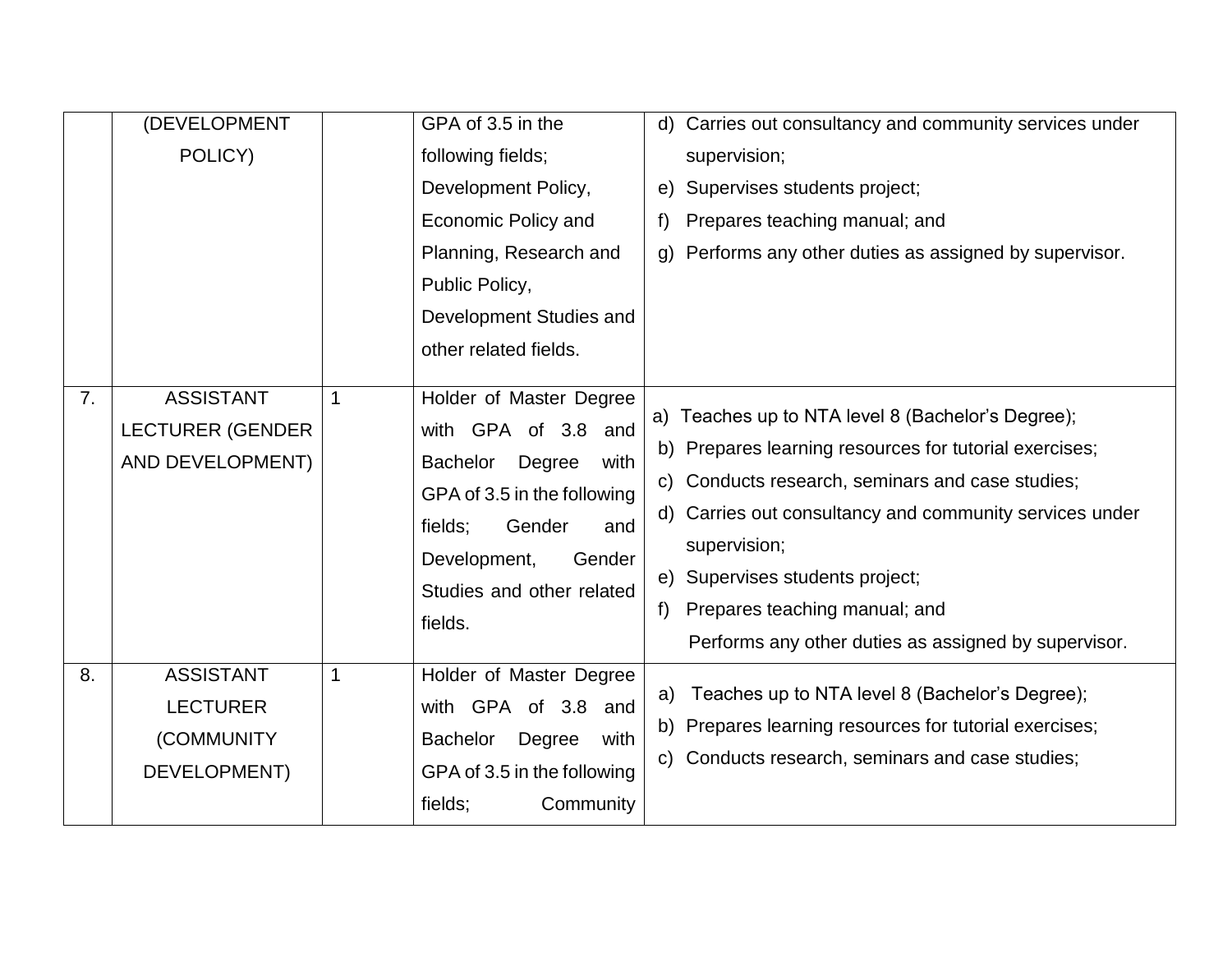|    |                  | Development,<br>Gender                 | Carries out consultancy and community services under<br>d)      |
|----|------------------|----------------------------------------|-----------------------------------------------------------------|
|    |                  | Development,<br>and<br>or              | supervision;                                                    |
|    |                  | other related fields.                  | Supervises students project;<br>e)                              |
|    |                  |                                        | Prepares teaching manual; and<br>$f$ )                          |
|    |                  |                                        | Performs any other duties as assigned by supervisor.            |
|    |                  | Holder<br><b>Bachelor</b><br><b>of</b> | a) To teach up to NTA Level 6 (Ordinary Diploma);               |
| 9. | <b>TUTORIAL</b>  | Degree with GPA of 3.5 in              | b) To assist in conducting tutorial and practical exercises for |
|    | <b>ASSISTANT</b> | following<br>the<br>fields;            | students;                                                       |
|    | (PROJECT         | Planning<br>Project                    | To prepare learning resources for tutorial exercises;<br>C)     |
|    | <b>PLANNING</b>  | Management,                            | To assist in conducting research;<br>d)                         |
|    | MANAGEMENT)      | Participatory<br>Project               | e) To carry out consultancy and community services under        |
|    |                  | Planning<br>Management,                | supervision; and                                                |
|    |                  | Project Management or                  | To perform any other duties as assigned by Supervisor.<br>f     |
|    |                  | other related fields.                  |                                                                 |
|    |                  |                                        |                                                                 |
|    |                  | <b>Holder of Bachelor</b>              | a) To teach up to NTA Level 6 (Ordinary Diploma);               |
| 10 | <b>TUTORIAL</b>  | Degree with GPA of 3.5                 | b) To assist in conducting tutorial and practical exercises for |
|    | <b>ASSISTANT</b> | in the following fields;               | students;                                                       |
|    | (COMMUNITY)      | Community                              | To prepare learning resources for tutorial exercises;<br>C)     |
|    | DEVELOPMENT)     | Development, Gender                    | To assist in conducting research;<br>d)                         |
|    |                  |                                        | To carry out consultancy and community services under<br>e)     |
|    |                  |                                        | supervision; and                                                |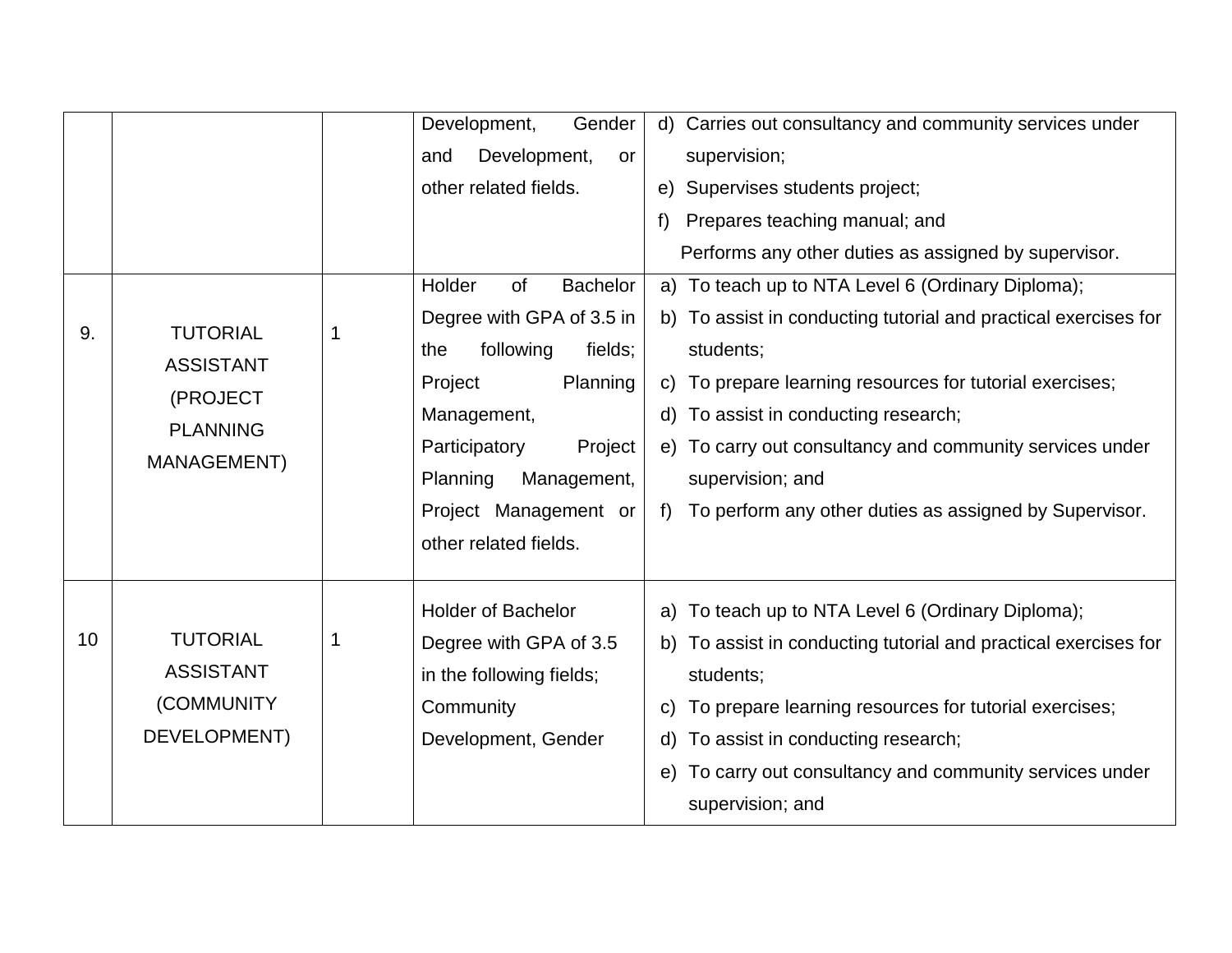|    |                           |              | and Development, or        | To perform any other duties as assigned by Supervisor.<br>f       |  |
|----|---------------------------|--------------|----------------------------|-------------------------------------------------------------------|--|
|    |                           |              | other related fields.      |                                                                   |  |
|    |                           |              | Holder of Bachelor         | To formulate and co-ordinate corporate plans and<br>a)            |  |
| 11 | <b>SENIOR ECONOMIST</b>   | $\mathbf{1}$ | Degree in one of the       | strategies based upon priorities for resource allocation to       |  |
|    |                           |              | following fields;          | various functional programmes;                                    |  |
|    |                           |              | Economics, Economics       | To liaise with Government Ministries and departments on<br>b)     |  |
|    |                           |              | Development, Agricultural  | all issues concerning Institute 's education development;         |  |
|    |                           |              | Economics, Statistics or   | To review and evaluate reports on plan performance;<br>C)         |  |
|    |                           |              | any other related field    | To co-ordinate preparation of recurrent and capital<br>d)         |  |
|    |                           |              | from a recognized          | development budgets and prepares mid-term cost                    |  |
|    |                           |              | Institution with working   | adjustments;                                                      |  |
|    |                           |              | experience of at least ten | To participate in educational and administrative efficiency<br>e) |  |
|    |                           |              | (10) years in the field.   | studies;                                                          |  |
|    |                           |              |                            | To attend meetings of the Estates Committee and                   |  |
|    |                           |              |                            | Planning and Finance Committee; and                               |  |
|    |                           |              |                            | To perform any other duties as may be assigned by                 |  |
|    |                           |              |                            | Supervisor.                                                       |  |
| 12 | <b>ESTATES OFFICER II</b> | $\mathbf{1}$ | Holder of Bachelor's       | a) To ensure maintenance and cleaning of Institute                |  |
|    |                           |              | Degree in Architecture or  | properties and environment;                                       |  |
|    |                           |              | equivalent qualification   | b) To examine bills of quantities;                                |  |
|    |                           |              |                            | To prepare work schedules;                                        |  |
|    |                           |              |                            |                                                                   |  |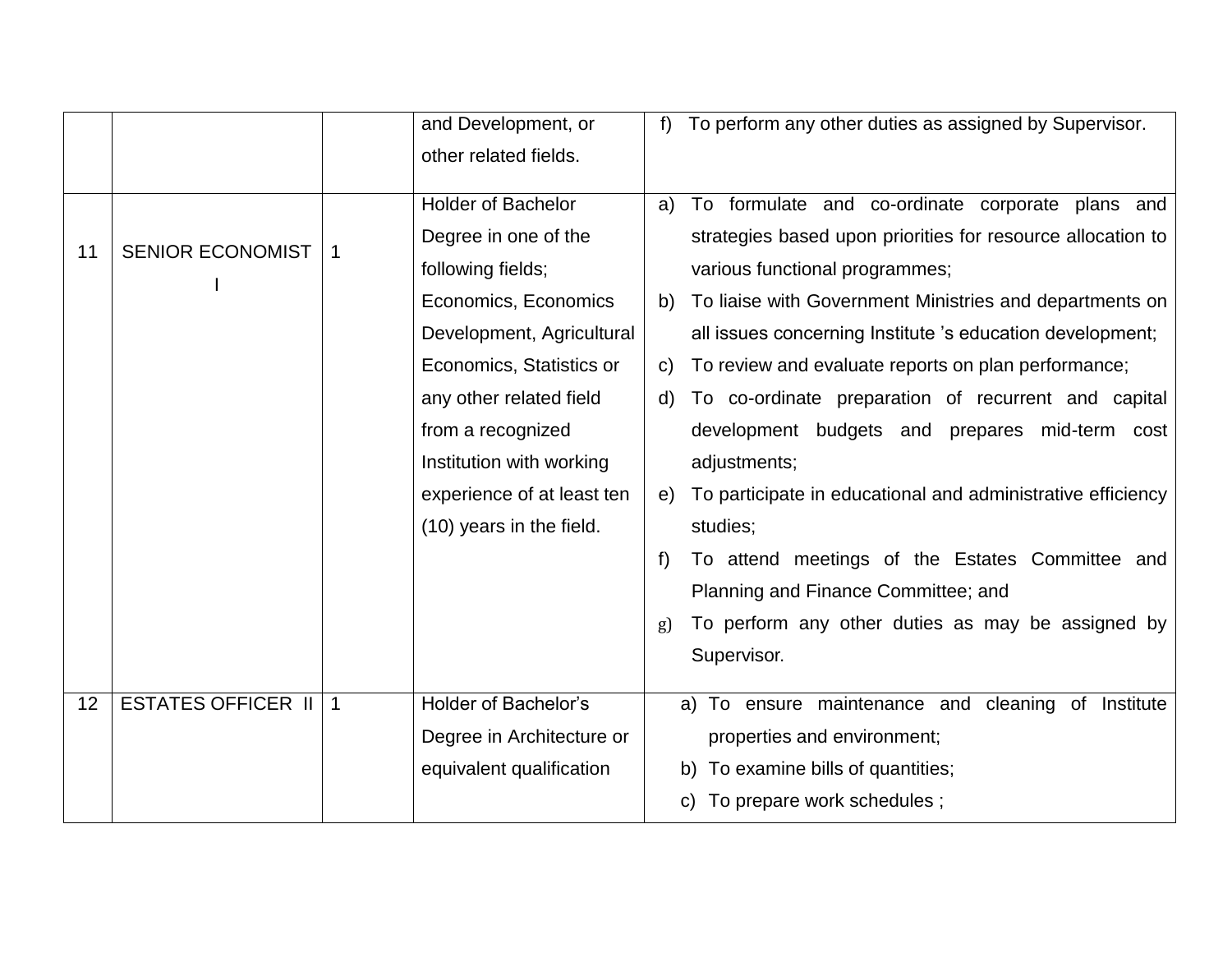|    |                  |   | from recognized         | d) To prepare budget for maintenance works;                   |
|----|------------------|---|-------------------------|---------------------------------------------------------------|
|    |                  |   | Institution.            | e) To participate in drawing-up short and long term           |
|    |                  |   |                         | programmes for the general improvement of the                 |
|    |                  |   |                         | landscaping of the campus grounds and drainage                |
|    |                  |   |                         | systems;                                                      |
|    |                  |   |                         | To keep and maintain relevant equipment in good               |
|    |                  |   |                         | working order;                                                |
|    |                  |   |                         | g) To assist in innovative approaches to conditioning,        |
|    |                  |   |                         | maintaining, and upgrading the built and un-built             |
|    |                  |   |                         | environment;                                                  |
|    |                  |   |                         | h) To assist in the planning, organizing, implementing and    |
|    |                  |   |                         | controlling of Estate activities and services; and            |
|    |                  |   |                         | To perform any other duties as may be assigned by             |
|    |                  |   |                         | Supervisor.                                                   |
|    |                  |   | Holders of a Bachelor's | a) To assist the Dean of students in Students' counseling and |
| 13 | <b>WARDEN II</b> | 1 | Degree in one of the    | guidance in one's respective Hall of Residence;               |
|    |                  |   | following fields;       | b) To co-ordinate academic advice for students in his/her     |
|    |                  |   | Psychology, Guidance &  | respective Hall of Residence in collaboration with            |
|    |                  |   | Counseling, Theology or | academic advisors;                                            |
|    |                  |   | Social Work or related  | c) To co-ordinate students' cultural, recreational and sports |
|    |                  |   | qualification from a    | activities in his/her Hall of Residence;                      |
|    |                  |   | recognized Institution. |                                                               |
|    |                  |   |                         |                                                               |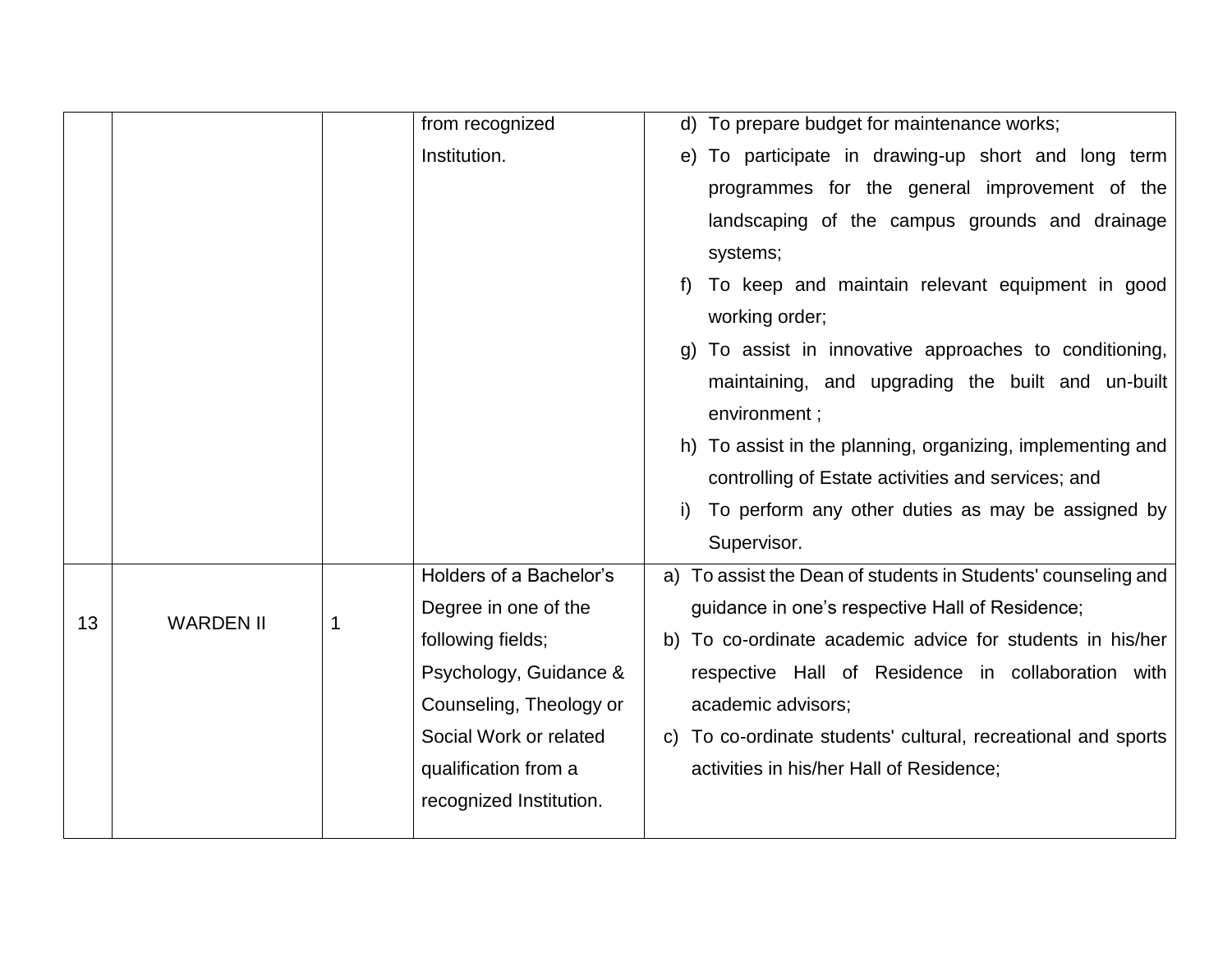|    |                          |   |                               | d) To serve as an advisor to students government at the Hall      |
|----|--------------------------|---|-------------------------------|-------------------------------------------------------------------|
|    |                          |   |                               | of Residence level and attends meetings of the Health             |
|    |                          |   |                               | Committee and the Hall Assembly;                                  |
|    |                          |   |                               | e) To issue permits to Students who may experience                |
|    |                          |   |                               | emergencies that need absences from the Campus for                |
|    |                          |   |                               | some days;                                                        |
|    |                          |   |                               | To take care of students' welfare and ensures that the sick<br>f) |
|    |                          |   |                               | are urgently treated and taken care of satisfactorily; and        |
|    |                          |   |                               | To perform any other duties as may be assigned by<br>g)           |
|    |                          |   |                               | Supervisor.                                                       |
|    |                          |   |                               |                                                                   |
|    |                          |   | <b>Holders of Certificate</b> | a) To assist in performing of library clerical duties;            |
|    | <b>LIBRARY ASSISTANT</b> |   | (NTA 5) in one of the         | b) To assist registration of readers;                             |
| 14 |                          | 1 | following fields; Librarian   | c) To assist on issuing of books to readers;                      |
|    | $\mathbf{II}$            |   | Science/Librarianship/Inf     | d) To assist receiving books from readers;                        |
|    |                          |   | ormation Studies or           | e) To assist in handling of simple inquiries from readers;        |
|    |                          |   | equivalent from any           | To assist bibliographical searching; and                          |
|    |                          |   | recognized Institution.       | To perform any other duties as may be assigned by<br>q)           |
|    |                          |   |                               | Supervisor.                                                       |
|    |                          |   |                               |                                                                   |
|    |                          |   |                               |                                                                   |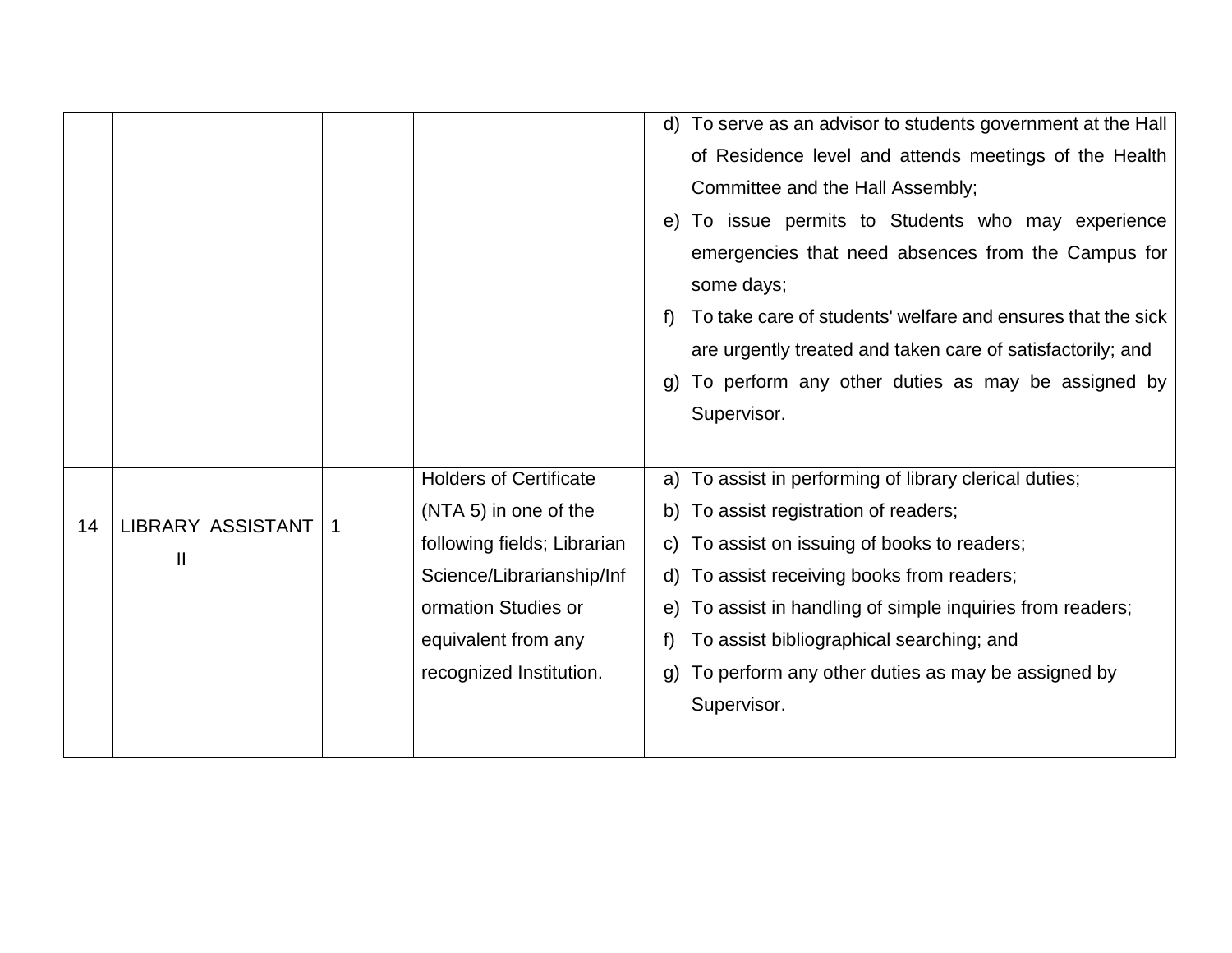|    |                                |   | Holder of Form IV               | a) To type all general correspondence and non-confidential    |
|----|--------------------------------|---|---------------------------------|---------------------------------------------------------------|
| 15 | <b>Personal Secretary II</b>   | 1 | <b>Holders of a Secretarial</b> | matters;                                                      |
|    |                                |   | certificate (typing stage)      | b) To type letters, minutes, notes, bulletins, circulars,     |
|    |                                |   | III) who have passed both       | certificates, charts and stencils;                            |
|    |                                |   | shorthand (English) and         | To duplicate reports, letter etc;<br>C)                       |
|    |                                |   | Kiswahili (hati mkato) at a     | d) To take proper care of all machines under his/her charge   |
|    |                                |   | speed of 80 words per           | and make sure that are used for official work only;           |
|    |                                |   | minute with computer            | e) To file copies of typed letter in relevant files;          |
|    |                                |   | knowledge in programs           | To receive and direct visitors;                               |
|    |                                |   | of: Ms Word, Ms Excel,          | g) To make sure there are all necessary facilities for proper |
|    |                                |   | Ms Publisher, Internet          | job; performance e.g. typewriters, different typing           |
|    |                                |   | and E-mail.                     | papers, carbon papers, erasing ink, ribbons etc; and          |
|    |                                |   |                                 | h) To perform any other duties as may be assigned by          |
|    |                                |   |                                 | Supervisor.                                                   |
|    |                                |   | Holder of Form Four/Six         | a) To clean and tide offices and surroundings;                |
| 16 | <b>Senior Office Assistant</b> | 1 | Certificate with passes in      | b) To collect and deliver letters/official documents;         |
|    | $\mathbf{I}$                   |   | English or Kiswahili with       | c) To ensure Office is open on time;                          |
|    |                                |   | working experience of at        | d) To dispatch letters/ official documents within and outside |
|    |                                |   | least seven (7) years in        | the Institute;                                                |
|    |                                |   | the field.                      | To carry machinery/equipment/facilities from place to<br>e)   |
|    |                                |   |                                 | place;                                                        |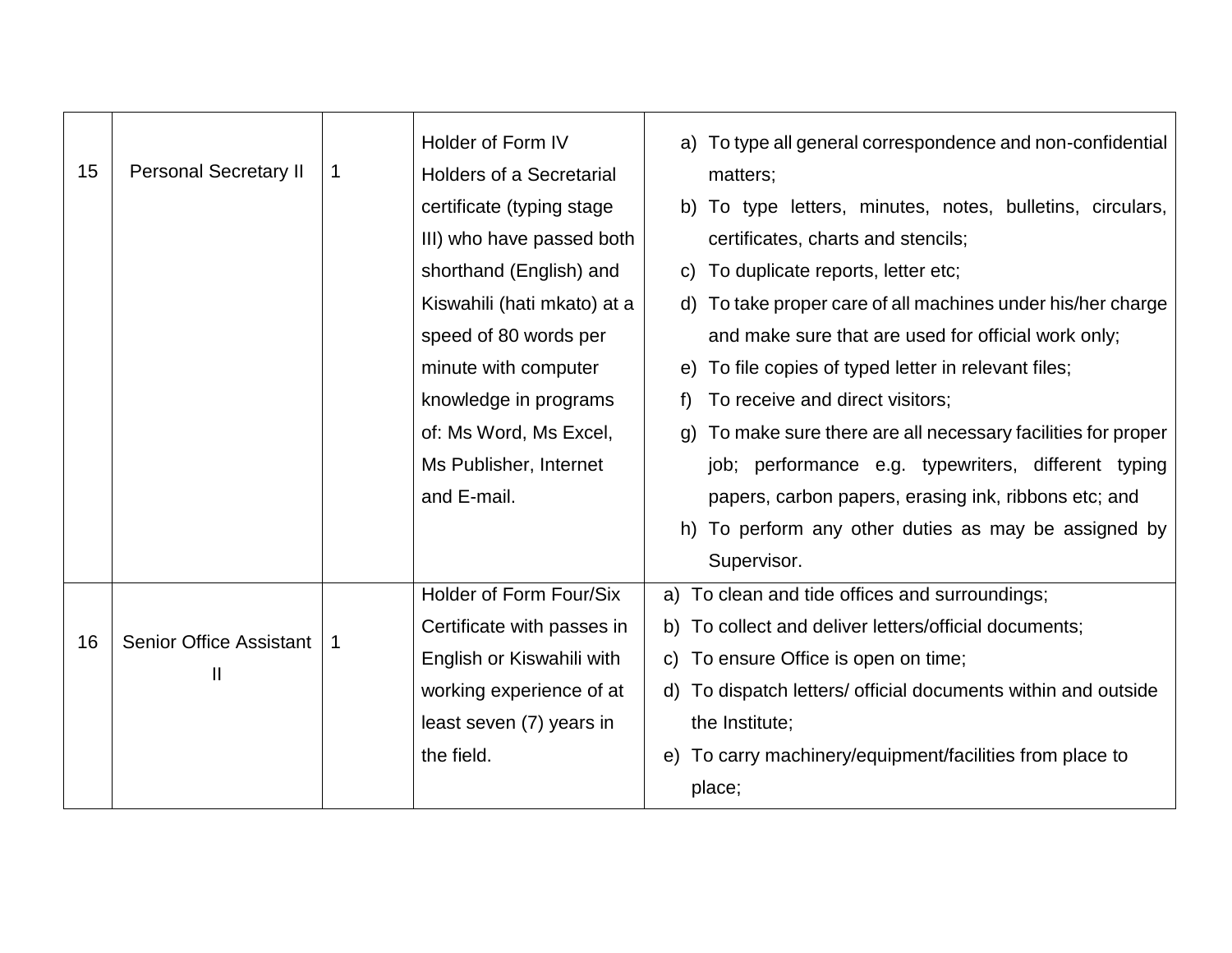|    |                            |   |                                                                                                                                              | To prepare and serve tea/coffee during official hours;<br>f)<br>To assist in duplicating, photocopying, collecting and<br>g)<br>stapling materials;<br>h) To keep office equipment and reports for any damage;<br>and<br>To perform any other duties as may be assigned by<br>I)<br>Supervisor.                                                                                                                                                                                                                                                                                                                                                                        |
|----|----------------------------|---|----------------------------------------------------------------------------------------------------------------------------------------------|------------------------------------------------------------------------------------------------------------------------------------------------------------------------------------------------------------------------------------------------------------------------------------------------------------------------------------------------------------------------------------------------------------------------------------------------------------------------------------------------------------------------------------------------------------------------------------------------------------------------------------------------------------------------|
| 17 | <b>Health Assistant II</b> | 1 | Holder of Form IV<br>Certificate who has<br>completed a 1-year pre-<br>nursing course from a<br>recognized Nursing<br><b>Training Centre</b> | a) To maintain cleanliness of the infrastructure including<br>floors, walls, windows lockers, toilets bathrooms and<br>surroundings, as well as making beds and tiding rooms and<br>wards;<br>b) To ferry and distribute food to patients;<br>c) To assist nurses in administering drugs and dressing<br>wounds;<br>d) To dispose of Medical centre wastes;<br>e) To incinerate medical disposable;<br>To maintain safe custody of laundry;<br>t)<br>g) To monitor and record temperature, blood pressure and<br>purse;<br>h) To take specimen for laboratory investigations; and<br>ix. To perform any other duties that may be assigned by<br>$\vert$<br>Supervisor. |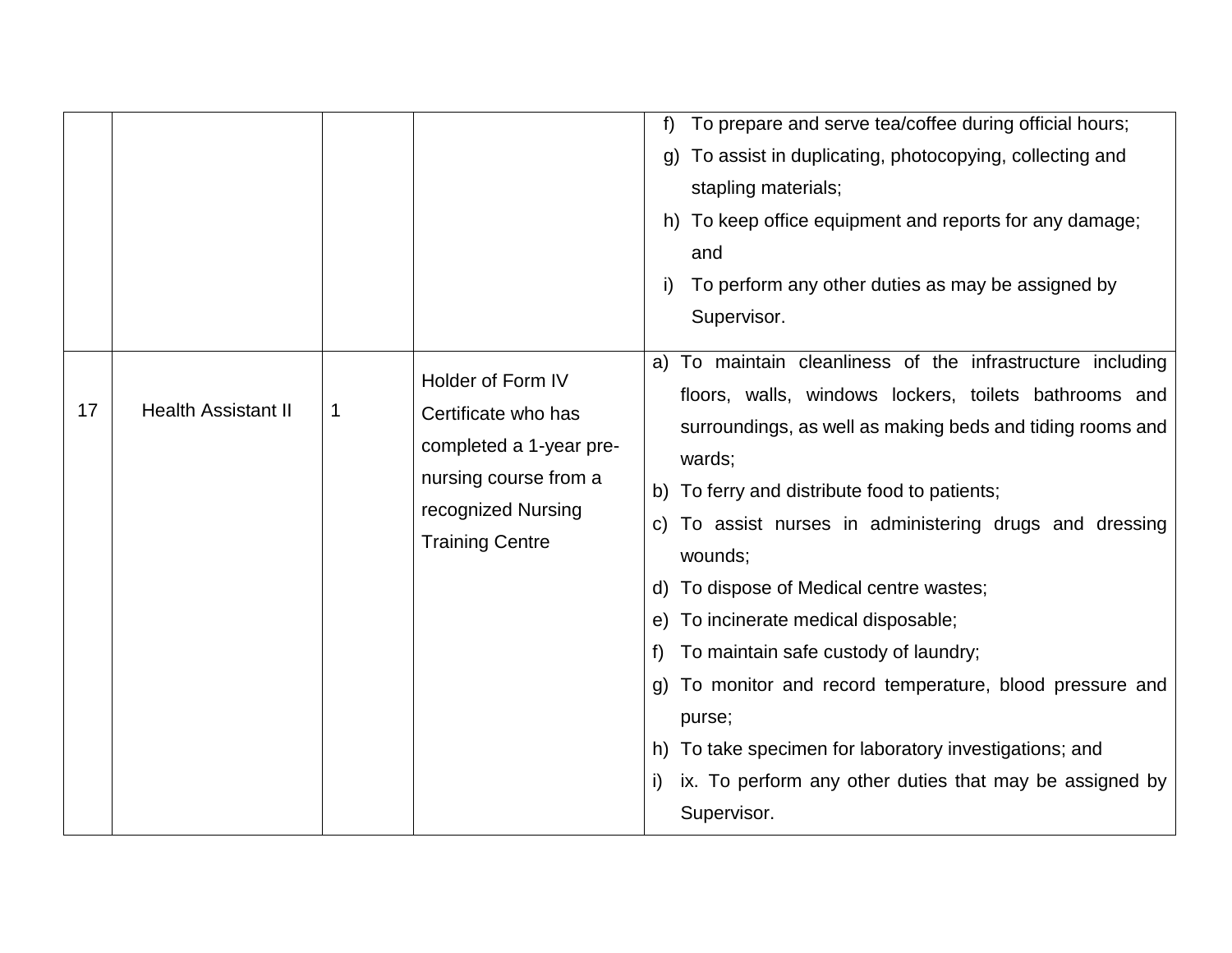|    |                     |   | Holder of Diploma in         |    | a) To store medicinal products appropriately and securely  |
|----|---------------------|---|------------------------------|----|------------------------------------------------------------|
| 18 | Pharmaceutical      | 1 | <b>Pharmaceutical Course</b> |    | to ensure freshness and potency in accordance with         |
|    | <b>Technician I</b> |   | from a recognized.           |    | good storage practice;                                     |
|    |                     |   | Institution with an          |    | b) To supervise arrangement of drugs in the stores and     |
|    |                     |   | experience of not less       |    | ensure general cleanliness;                                |
|    |                     |   | than four $(4)$ years as     |    | c) To maintain pharmacy and stores records;                |
|    |                     |   | Pharmaceutical               |    | d) To dispense drugs and ensure timely distribution of     |
|    |                     |   | Technician.                  |    | medicines to in patients and out patients and other        |
|    |                     |   |                              |    | departments within the hospital;                           |
|    |                     |   |                              |    | e) To monitor medication therapy to improve all aspects of |
|    |                     |   |                              |    | delivery and report any adverse effects;                   |
|    |                     |   |                              |    | To educate other members of health care profession         |
|    |                     |   |                              |    | on proper usage of drugs;                                  |
|    |                     |   |                              | q) | To assist pharmacists in training of pharmaceutical        |
|    |                     |   |                              |    | students;                                                  |
|    |                     |   |                              |    | h) To ensure that expired drugs are removed from           |
|    |                     |   |                              |    | the shelves and appropriately disposed of;                 |
|    |                     |   |                              | i) | To carry out dispensing, compounding medicines under       |
|    |                     |   |                              |    | supervision of Senior Pharmacy Staff; and                  |
|    |                     |   |                              | j) | Performs any other duties that may be assigned by          |
|    |                     |   |                              |    | Supervisor.                                                |
|    |                     |   |                              |    |                                                            |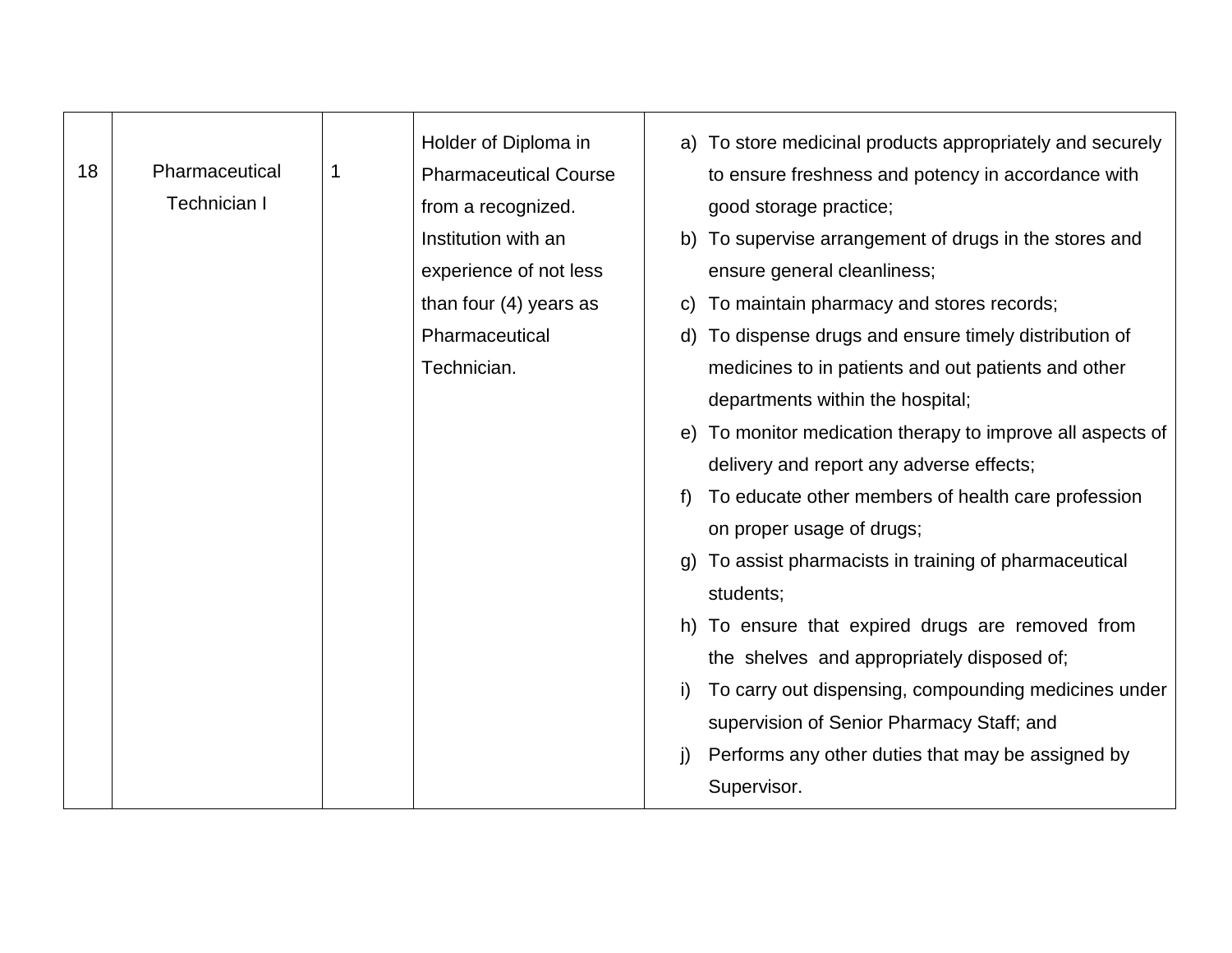| 19 | <b>Examinations Officer II</b> | 1 | <b>Holder of Bachelor</b><br>Degree in one of the<br>following fields; Statistics,<br>Public Administration,<br>Education, Education<br>Management or<br>equivalent related<br>qualification plus ICT<br>skills from a recognized<br>Institution. | a) To administer and supervise examinations according to<br>examination regulations of the Institute;<br>b) To make sure that examinations timetable is prepared<br>and adhered to by all parties;<br>c) To keep all examinations documents in good and safe<br>condition;<br>d) To make sure examinations are conducted effectively<br>and efficiently;<br>e) To deal with all problems related to examination matters;<br>To report to the proper authority any examination<br>irregularity;<br>g) To keep proper records of examinations and course<br>work result; and<br>h) To carry out any other duties as may be assigned by<br>his/her Supervisor. |
|----|--------------------------------|---|---------------------------------------------------------------------------------------------------------------------------------------------------------------------------------------------------------------------------------------------------|-------------------------------------------------------------------------------------------------------------------------------------------------------------------------------------------------------------------------------------------------------------------------------------------------------------------------------------------------------------------------------------------------------------------------------------------------------------------------------------------------------------------------------------------------------------------------------------------------------------------------------------------------------------|
|    | <b>TOTAL</b>                   |   |                                                                                                                                                                                                                                                   | 20                                                                                                                                                                                                                                                                                                                                                                                                                                                                                                                                                                                                                                                          |